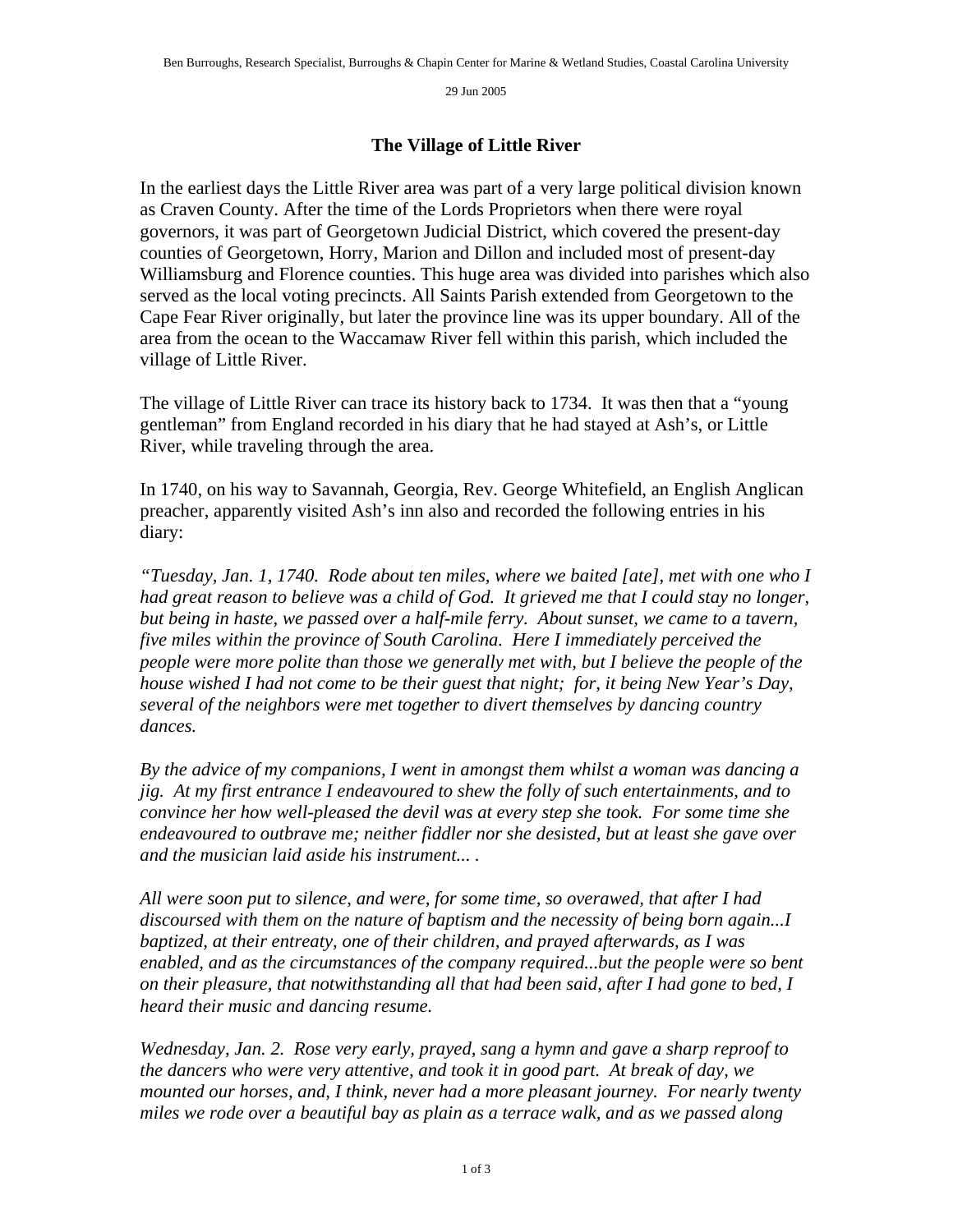29 Jun 2005

*were wonderfully delighted to see the porpoises taking their pastime, and hear, as it were, shore resounding to shore the praises of Him Who hath set bounds to the sea that it cannot pass. ...At night we intended to call at a gentleman's house, where we had been recommended, about forty miles distant... ."* 

(A highway marker south of Little River commemorates this visit.)

The tavern where Whitefield lodged was probably that of Thomas Ash. Ash received a land grant for 350 acres on June 19, 1733. It is believed that he operated an inn or halfway house (midway between Cape Fear and Winyah Bay). The inn is believed to have been located in the vicinity of present day Nixon's Cross Roads, in the Little River area.

During the Revolutionary War, members of the Little River Committee of Safety at one time or another were Dennis Hankins, Josias Allston, Samuel Dwight, Francis Allston, John Allston, Jr., Isaac Marion, William Pierce, Alexander Dunn, Samuel Price, Michel Bellune, and Daniel Morrall. Empowered by the General Committee in Charleston, these constituted the only governing body of the area in the days before a state government could take hold. They could require local residents to sign an oath of allegiance to the new government to show opposition to the English Crown.

In 1791 President George Washington decided to tour the southern states. In his diary Washington stated, *"In this tour I was accompanied by Major Jackson, my equipage and attendance consisted of a Chariot & four horses drove in hand – a light baggage wagon and two horses – four saddle horses besides a led one for myself and five – to wit – my Valet de Chambre, two footmen, Coachman & postilion."* The outriders wore bright livery of red and white which gave a touch of distinction to the procession. His carriage was described as a "white chariot".

Washington went on to record, *"Wednesday 27th. Breakfasted at Willm. Gause's a little out of the direct Road 14 Miles--crossed the boundary line between No. & South Carolina abt. half after 12 oclock which is 10 miles from Gauses. Dined at a private house (one Cochrans) about 2 miles farther and lodged at Mr. Vareens 14 Miles more and 2 Miles short of the long bay. To this house we were directed as a Tavern, but the proprietor of it either did not keep one, or would not acknowledge it. We therefore were en[ter]tained (& very kindly) without being able to make compensation."*

Washington had left William Gause's at Ocean Isle, NC and entered South Carolina just north of Little River on April 27, 1791 where he dined with a Revolutionary War veteran named James G. Cochran who resided in Little River. A bay behind the Food Lion store (in 2005) in Little River is named "Cochran's Bay". He was traveling the well established coastal road which had become known as the King's Highway.

Just south of present day North Myrtle Beach he lodged overnight with either Jeremiah Vereen, Jr. or Sr. Vereen resided approximately two miles north of Singleton Swash. The next day Vereen guided the President safely across Singleton Swash. From there they traveled down the strand for 16 miles and then turned inland and went 5 more miles